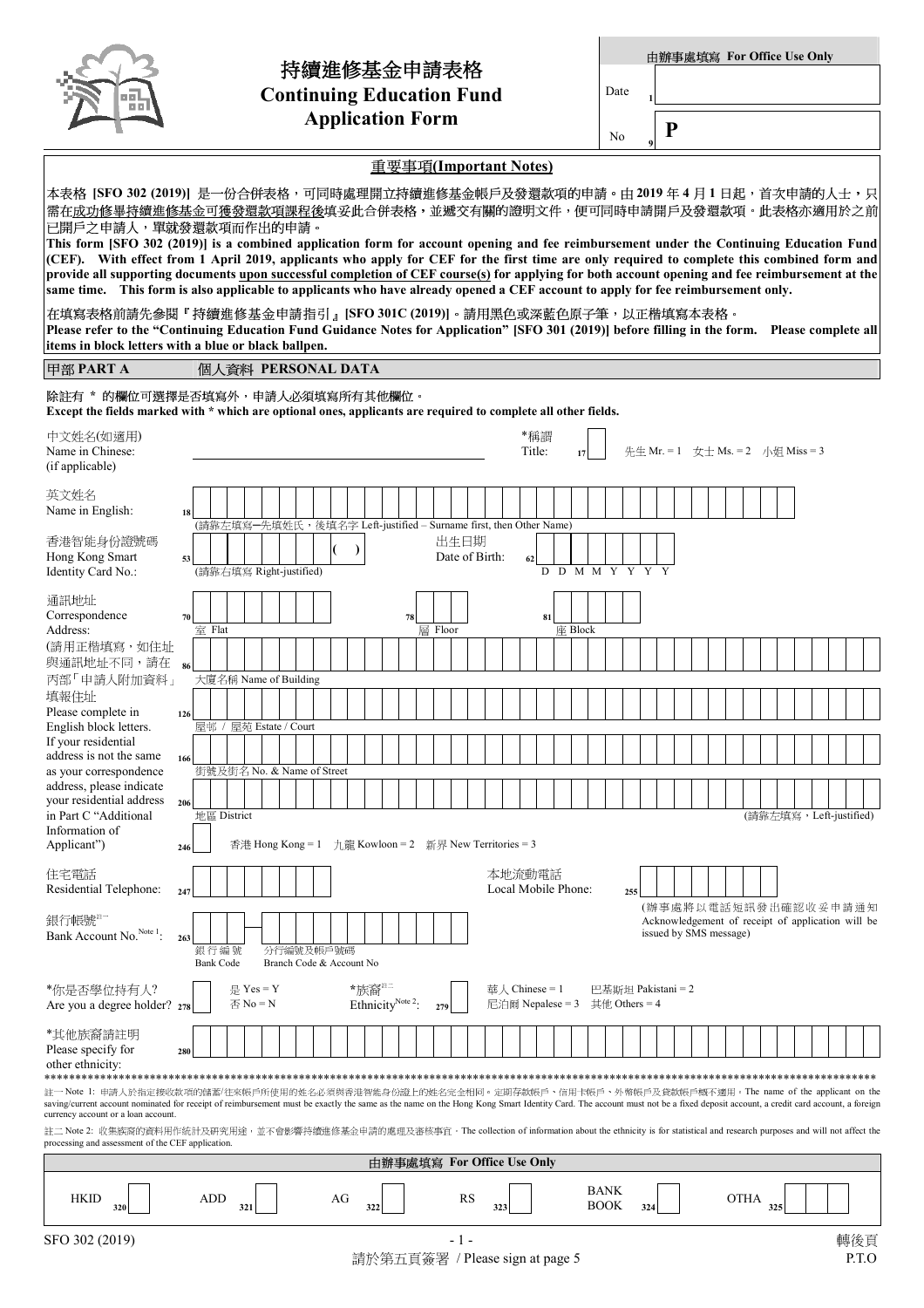| 乙部 PART B                                                                |                                                                                                                                                      | 申請發還的費用 APPLICATION FOR REIMBURSEMENT OF FEES                                                                                                                                                                                                                                                                                                                                                                                                                                                                                                                                                                                                                                                                                                                                                        |                                                                                                                                                             |
|--------------------------------------------------------------------------|------------------------------------------------------------------------------------------------------------------------------------------------------|------------------------------------------------------------------------------------------------------------------------------------------------------------------------------------------------------------------------------------------------------------------------------------------------------------------------------------------------------------------------------------------------------------------------------------------------------------------------------------------------------------------------------------------------------------------------------------------------------------------------------------------------------------------------------------------------------------------------------------------------------------------------------------------------------|-------------------------------------------------------------------------------------------------------------------------------------------------------------|
| 課程甲 Course 1<br>I)                                                       | 由申請人填寫 To be completed by the applicant                                                                                                              | 請順序由最早開課的課程開始填寫                                                                                                                                                                                                                                                                                                                                                                                                                                                                                                                                                                                                                                                                                                                                                                                      | Please input the courses in sequence from the earliest course commencement date                                                                             |
| 院校 / 培訓機構名稱<br>Name of Institution /<br>Course Provider:                 |                                                                                                                                                      | <b>Life Enrich Limited</b>                                                                                                                                                                                                                                                                                                                                                                                                                                                                                                                                                                                                                                                                                                                                                                           |                                                                                                                                                             |
| 持續進修基金院校 /<br>培訓機構編號<br>CEF Institution /<br>Course Provider Code:       | 5<br>0<br>328                                                                                                                                        | 持續進修基金課程編號<br>CEF Course Code:                                                                                                                                                                                                                                                                                                                                                                                                                                                                                                                                                                                                                                                                                                                                                                       | 9<br>2<br>$\mathbf 1$<br>2<br>Ζ<br>0<br>7<br>0<br>331                                                                                                       |
| 持續進修基金課程名稱<br>CEF Course Title:                                          |                                                                                                                                                      |                                                                                                                                                                                                                                                                                                                                                                                                                                                                                                                                                                                                                                                                                                                                                                                                      | Enhance Management and Communication Skills by Using NLP                                                                                                    |
| 課程開課日期<br>Course Commencement<br>Date:                                   | 340                                                                                                                                                  | 完成課程日期<br>Date of Course Completion:                                                                                                                                                                                                                                                                                                                                                                                                                                                                                                                                                                                                                                                                                                                                                                 | 348                                                                                                                                                         |
| 繳交第1期學費日期<br>Date of 1 <sup>st</sup> Instalment<br>of Tuition Fees Paid: | 356<br>$\overline{Y}$<br>M<br>D<br>D                                                                                                                 | 實際已付學費^<br><b>HKS</b><br>Actual Amount of<br>Tuition Fees Paid:                                                                                                                                                                                                                                                                                                                                                                                                                                                                                                                                                                                                                                                                                                                                      | 364<br>^ 請填寫整數金額,並靠右填寫。 Please round down to the nearest dollar and right-justified.                                                                        |
| II)                                                                      |                                                                                                                                                      | 修讀語文能力課程的申請人如欲申請發還基準試考試費用,請填寫以下欄位。申請人須就該課程所指定的基準試中取得指定或更高程度<br>fields below. They should have passed specified benchmark test / examination at the specified (or higher) level in respect of the course(s)                                                                                                                                                                                                                                                                                                                                                                                                                                                                                                                                                                                           | Applicants who have studied language proficiency courses and would like to apply for reimbursement of benchmark test / examination fees should complete the |
| 基準試考試名稱<br>Name of Benchmark Test /<br>Examination:                      |                                                                                                                                                      |                                                                                                                                                                                                                                                                                                                                                                                                                                                                                                                                                                                                                                                                                                                                                                                                      |                                                                                                                                                             |
| 基準試考試日期<br>Date of Benchmark Test /<br>Examination:                      | 370<br>D<br>M<br>D                                                                                                                                   | 繳交基準試考試費日期<br>Date of Test /<br><b>Examination Fee Paid:</b>                                                                                                                                                                                                                                                                                                                                                                                                                                                                                                                                                                                                                                                                                                                                         | 378<br>D<br>D<br>M<br>M                                                                                                                                     |
| 已付基準試考試費用<br>Benchmark Test /<br><b>Examination Fee Paid:</b>            | <b>HKS</b><br>386                                                                                                                                    |                                                                                                                                                                                                                                                                                                                                                                                                                                                                                                                                                                                                                                                                                                                                                                                                      |                                                                                                                                                             |
| $\text{III}$                                                             | 由申請人交予院校 / 培訓機構填寫及蓋章                                                                                                                                 | Applicants should submit the form to the institution / course provider concerned for certification and completion                                                                                                                                                                                                                                                                                                                                                                                                                                                                                                                                                                                                                                                                                    |                                                                                                                                                             |
| 茲證明 / This is to certify that :                                          |                                                                                                                                                      |                                                                                                                                                                                                                                                                                                                                                                                                                                                                                                                                                                                                                                                                                                                                                                                                      |                                                                                                                                                             |
|                                                                          | 包括課程開始及完成日期、學費金額和繳交學費日期等均為真實、正確及完整;<br>the amount of tuition fee paid, date of payment, etc. are true, correct and complete;                         | 1. 申請人已出席不少於課程總上課時數的百分之七十或課程所規定的較高出席要求(以較高者為準), 並在所有獲勞<br>工及福利局局長批核的課程評核方法(包括任何已獲批核計算整體成績比重的考試及功課要求)中取得整體分數的<br>百分之五十或課程所規定的較高評核要求的百分比率(以較高者為準)。而申請人在此份申請表格上所填報的資料,<br>The applicant has attended no less than 70% of the contactable hours of the course or such higher attendance requirement<br>as prescribed for the course (whichever is higher) and attained the overall mark of either 50% or such higher percentage of<br>assessment(s) as prescribed for the course (whichever is higher) as assessed by whichever method approved by the<br>Secretary for Labour and Welfare (including any examination and assignment requirements with approved weighting). The<br>information provided by the applicant in this application form including the course commencement and completion date, |                                                                                                                                                             |
|                                                                          | 節所申報之課程學費並不屬於繳付教資會資助課程學費的一部份(只適用於受教資會資助的院校);及<br>$UGC$ -funded programme(s) the applicant enrolled (only applicable to UGC-funded institutions); and | 2. 申請人並不是大學教育資助委員會(教資會)資助課程的學生;或申請人是教資會資助課程的學生,惟於乙部第I<br>The applicant is not a student of University Grants Committee (UGC)-funded programme(s); or the applicant is a student<br>of UGC-funded programme(s) but the tuition fees for the course as stated in Part B(I) is not part of the tuition fees for the                                                                                                                                                                                                                                                                                                                                                                                                                                                                                     | 認可的院校印章<br><b>Authorized Stamp Chop of</b><br><b>Institution / Course</b><br>Provider                                                                       |
|                                                                          | 程、學習單元或學分獲得資助 (只適用於受有關資助計劃資助的院校 / 培訓機構)。<br>institutions / course providers covered by the subsidy schemes concerned).                               | 3. 申請人並沒有就乙部第1節所申報之課程在「為修讀香港自資學士學位課程學生提供免入息審查資助計劃」、「指<br>定專業 / 界別課程資助計劃 」,或在任何其他透過院校 / 培訓機構直接發放或補貼的公帑資助計劃下就同一項課<br>The applicant has not obtained any subsidy for the same course(s), modules or units of study credits from the<br>"Non-means-tested Subsidy Scheme for Self-financing Undergraduate Studies in Hong Kong", "Study Subsidy Scheme for<br>Designated Professions / Sectors" or any other publicly-funded subsidy schemes where the subsidy is disbursed or<br>subsidized through the institution / course provider direct in respect of the course as stated in Part B(I) (only applicable to                                                                                                                                                                                        | 日期 Date                                                                                                                                                     |
|                                                                          |                                                                                                                                                      | 由辦事處填寫 For Office Use Only                                                                                                                                                                                                                                                                                                                                                                                                                                                                                                                                                                                                                                                                                                                                                                           |                                                                                                                                                             |
| TF                                                                       | GP<br><b>CERT</b><br>391                                                                                                                             | <b>OTHP</b><br>392<br>393                                                                                                                                                                                                                                                                                                                                                                                                                                                                                                                                                                                                                                                                                                                                                                            | <b>BTF</b><br>396                                                                                                                                           |
| <b>BGP</b>                                                               | <b>BCERT</b><br><b>LINK</b><br>399                                                                                                                   | <b>BCODE</b>                                                                                                                                                                                                                                                                                                                                                                                                                                                                                                                                                                                                                                                                                                                                                                                         |                                                                                                                                                             |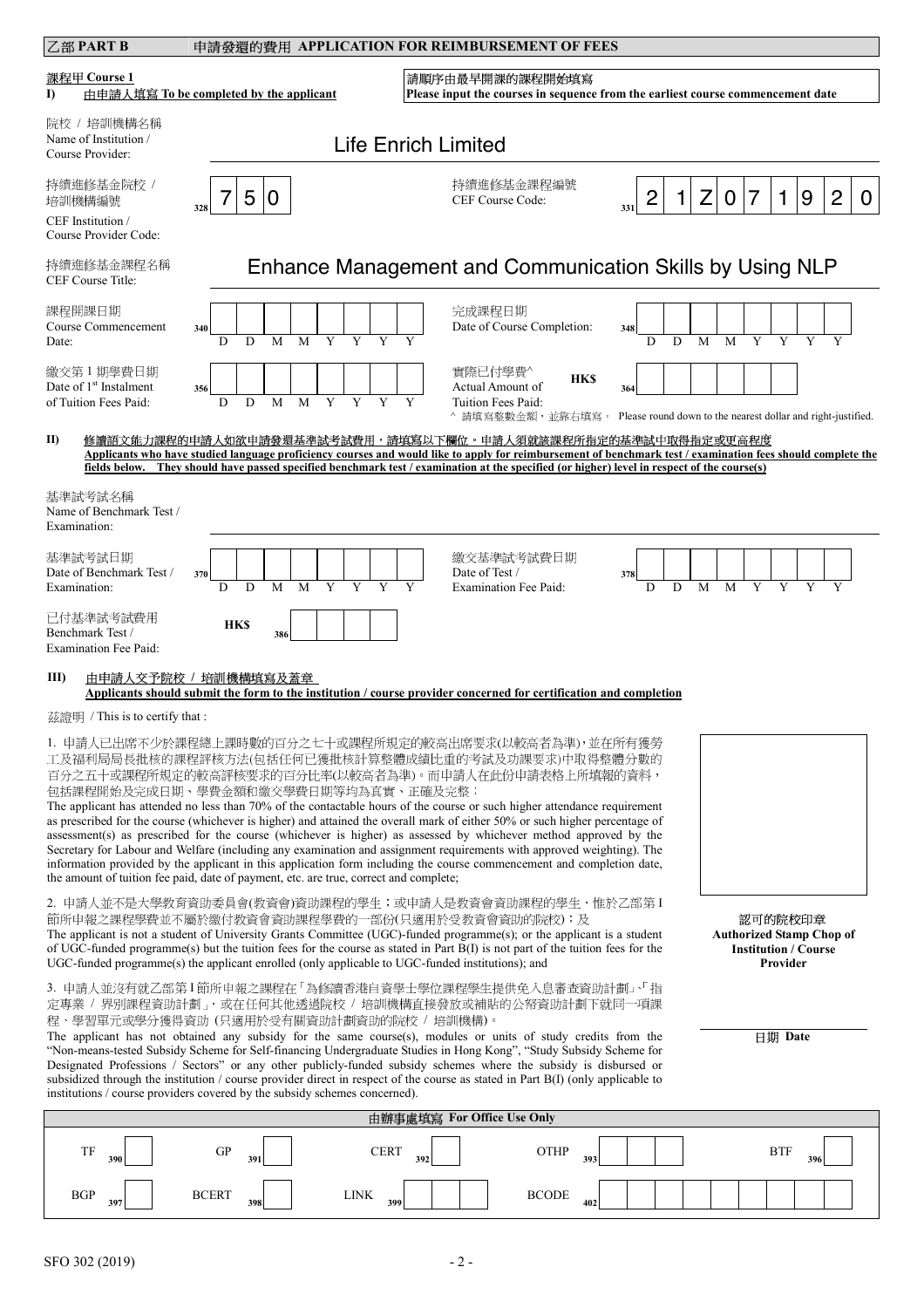| 乙部 PART B<br>申請發還的費用 APPLICATION FOR REIMBURSEMENT OF FEES                                                                                                                                                                                                                                                                                                                                                                                                                                                                                                                                                                                                                                                                                                                                                                                                                                                                          |                                                                                                                                                                                                                                                                                                                                                                                                                                                                                                                                                   |        |                                                                                                    |          |        |        |   |   |   |
|-------------------------------------------------------------------------------------------------------------------------------------------------------------------------------------------------------------------------------------------------------------------------------------------------------------------------------------------------------------------------------------------------------------------------------------------------------------------------------------------------------------------------------------------------------------------------------------------------------------------------------------------------------------------------------------------------------------------------------------------------------------------------------------------------------------------------------------------------------------------------------------------------------------------------------------|---------------------------------------------------------------------------------------------------------------------------------------------------------------------------------------------------------------------------------------------------------------------------------------------------------------------------------------------------------------------------------------------------------------------------------------------------------------------------------------------------------------------------------------------------|--------|----------------------------------------------------------------------------------------------------|----------|--------|--------|---|---|---|
| 課程乙 Course 2<br>$\bf{D}$                                                                                                                                                                                                                                                                                                                                                                                                                                                                                                                                                                                                                                                                                                                                                                                                                                                                                                            | 由申請人填寫 To be completed by the applicant                                                                                                                                                                                                                                                                                                                                                                                                                                                                                                           |        | 請順序由最早開課的課程開始填寫<br>Please input the courses in sequence from the earliest course commencement date |          |        |        |   |   |   |
| 院校 / 培訓機構名稱<br>Name of Institution /<br>Course Provider:                                                                                                                                                                                                                                                                                                                                                                                                                                                                                                                                                                                                                                                                                                                                                                                                                                                                            |                                                                                                                                                                                                                                                                                                                                                                                                                                                                                                                                                   |        |                                                                                                    |          |        |        |   |   |   |
| 持續進修基金院校 /<br>培訓機構編號<br>CEF Institution /<br>Course Provider Code:                                                                                                                                                                                                                                                                                                                                                                                                                                                                                                                                                                                                                                                                                                                                                                                                                                                                  | 411                                                                                                                                                                                                                                                                                                                                                                                                                                                                                                                                               |        | 持續進修基金課程編號<br>CEF Course Code:                                                                     | 414      |        |        |   |   |   |
| 持續進修基金課程名稱<br>CEF Course Title:                                                                                                                                                                                                                                                                                                                                                                                                                                                                                                                                                                                                                                                                                                                                                                                                                                                                                                     |                                                                                                                                                                                                                                                                                                                                                                                                                                                                                                                                                   |        |                                                                                                    |          |        |        |   |   |   |
| 課程開課日期<br>Course Commencement<br>Date:                                                                                                                                                                                                                                                                                                                                                                                                                                                                                                                                                                                                                                                                                                                                                                                                                                                                                              | 423<br>M                                                                                                                                                                                                                                                                                                                                                                                                                                                                                                                                          |        | 完成課程日期<br>Date of Course Completion:                                                               | 431      | M      | Y      |   |   |   |
| 繳交第1期學費日期<br>Date of 1 <sup>st</sup> Instalment<br>of Tuition Fees Paid:                                                                                                                                                                                                                                                                                                                                                                                                                                                                                                                                                                                                                                                                                                                                                                                                                                                            | 439<br>Y<br>D<br>D<br>M<br>Y<br>M                                                                                                                                                                                                                                                                                                                                                                                                                                                                                                                 | Y      | 實際已付學費^<br><b>HK\$</b><br>Actual Amount of<br>Tuition Fees Paid:<br>^ 請填寫整數金額,並靠右填寫。               | 447      |        |        |   |   |   |
| II)                                                                                                                                                                                                                                                                                                                                                                                                                                                                                                                                                                                                                                                                                                                                                                                                                                                                                                                                 | Please round down to the nearest dollar and right-justified.<br>修讀語文能力課程的申請人如欲申請發還基準試考試費用,請填寫以下欄位。申請人須就該課程所指定的基準試中取得指定或更高程度<br>Applicants who have studied language proficiency courses and would like to apply for reimbursement of benchmark test / examination fees should complete the<br>fields below. They should have passed specified benchmark test / examination at the specified (or higher) level in respect of the course(s)                                                                                                         |        |                                                                                                    |          |        |        |   |   |   |
| 基準試考試名稱<br>Name of Benchmark Test /<br>Examination:                                                                                                                                                                                                                                                                                                                                                                                                                                                                                                                                                                                                                                                                                                                                                                                                                                                                                 |                                                                                                                                                                                                                                                                                                                                                                                                                                                                                                                                                   |        |                                                                                                    |          |        |        |   |   |   |
| 基準試考試日期<br>Date of Benchmark Test /<br>Examination:                                                                                                                                                                                                                                                                                                                                                                                                                                                                                                                                                                                                                                                                                                                                                                                                                                                                                 | 453<br>Y<br>Y<br>D<br>D<br>M<br>M                                                                                                                                                                                                                                                                                                                                                                                                                                                                                                                 | Y<br>Y | 繳交基準試考試費日期<br>Date of Test /<br><b>Examination Fee Paid:</b>                                       | 461<br>D | D<br>M | M<br>Y | Y | Y | Y |
| 已付基準試考試費用<br>Benchmark Test /<br><b>Examination Fee Paid:</b>                                                                                                                                                                                                                                                                                                                                                                                                                                                                                                                                                                                                                                                                                                                                                                                                                                                                       | <b>HK\$</b><br>469                                                                                                                                                                                                                                                                                                                                                                                                                                                                                                                                |        |                                                                                                    |          |        |        |   |   |   |
| $\mathbf{III}$                                                                                                                                                                                                                                                                                                                                                                                                                                                                                                                                                                                                                                                                                                                                                                                                                                                                                                                      | 由申請人交予院校 / 培訓機構填寫及蓋章<br>Applicants should submit the form to the institution / course provider concerned for certification and completion                                                                                                                                                                                                                                                                                                                                                                                                         |        |                                                                                                    |          |        |        |   |   |   |
| 茲證明 / This is to certify that :                                                                                                                                                                                                                                                                                                                                                                                                                                                                                                                                                                                                                                                                                                                                                                                                                                                                                                     |                                                                                                                                                                                                                                                                                                                                                                                                                                                                                                                                                   |        |                                                                                                    |          |        |        |   |   |   |
| 1. 申請人已出席不少於課程總上課時數的百分之七十或課程所規定的較高出席要求(以較高者為準),並在所有獲勞<br>工及福利局局長批核的課程評核方法(包括任何已獲批核計算整體成績比重的考試及功課要求)中取得整體分數的<br>百分之五十或課程所規定的較高評核要求的百分比率(以較高者為準)。而申請人在此份申請表格上所填報的資料,<br>包括課程開始及完成日期、學費金額和繳交學費日期等均為真實、正確及完整;<br>The applicant has attended no less than 70% of the contactable hours of the course or such higher attendance requirement<br>as prescribed for the course (whichever is higher) and attained the overall mark of either 50% or such higher percentage of<br>assessment(s) as prescribed for the course (whichever is higher) as assessed by whichever method approved by the<br>Secretary for Labour and Welfare (including any examination and assignment requirements with approved weighting). The<br>information provided by the applicant in this application form including the course commencement and completion date,<br>the amount of tuition fee paid, date of payment, etc. are true, correct and complete; |                                                                                                                                                                                                                                                                                                                                                                                                                                                                                                                                                   |        |                                                                                                    |          |        |        |   |   |   |
| 2. 申請人並不是大學教育資助委員會(教資會)資助課程的學生;或申請人是教資會資助課程的學生,惟於乙部第 I<br>節所申報之課程學費並不屬於繳付教資會資助課程學費的一部份(只適用於受教資會資助的院校);及<br>認可的院校印章<br>The applicant is not a student of University Grants Committee (UGC)-funded programme(s); or the applicant is a student<br><b>Authorized Stamp Chop of</b><br>of UGC-funded programme(s) but the tuition fees for the course as stated in Part B(I) is not part of the tuition fees for the<br><b>Institution / Course</b><br>UGC-funded programme(s) the applicant enrolled (only applicable to UGC-funded institutions); and<br>Provider                                                                                                                                                                                                                                                                                                                                                                     |                                                                                                                                                                                                                                                                                                                                                                                                                                                                                                                                                   |        |                                                                                                    |          |        |        |   |   |   |
|                                                                                                                                                                                                                                                                                                                                                                                                                                                                                                                                                                                                                                                                                                                                                                                                                                                                                                                                     | 3. 申請人並沒有就乙部第1節所申報之課程在「為修讀香港自資學士學位課程學生提供免入息審查資助計劃」、「指<br>定專業 / 界別課程資助計劃」, 或在任何其他透過院校 / 培訓機構直接發放或補貼的公帑資助計劃下就同一項課                                                                                                                                                                                                                                                                                                                                                                                                                                   |        |                                                                                                    |          |        |        |   |   |   |
|                                                                                                                                                                                                                                                                                                                                                                                                                                                                                                                                                                                                                                                                                                                                                                                                                                                                                                                                     | 程、學習單元或學分獲得資助 (只適用於受有關資助計劃資助的院校 / 培訓機構)。<br>The applicant has not obtained any subsidy for the same course(s), modules or units of study credits from the<br>日期 Date<br>"Non-means-tested Subsidy Scheme for Self-financing Undergraduate Studies in Hong Kong", "Study Subsidy Scheme for<br>Designated Professions / Sectors" or any other publicly-funded subsidy schemes where the subsidy is disbursed or<br>subsidized through the institution / course provider direct in respect of the course as stated in Part B(I) (only applicable to |        |                                                                                                    |          |        |        |   |   |   |

|            |                 | 由辦事處填寫 For Office Use Only |              |            |
|------------|-----------------|----------------------------|--------------|------------|
| TF         | <b>GP</b>       | <b>CERT</b>                | <b>OTHP</b>  | <b>BTF</b> |
| 473        | 17 <sub>2</sub> | 475                        | 476          | 470        |
| <b>BGP</b> | <b>BCERT</b>    | <b>LINK</b>                | <b>BCODE</b> |            |
| 480        | 481             | 482                        | 485          |            |

institutions / course providers covered by the subsidy schemes concerned).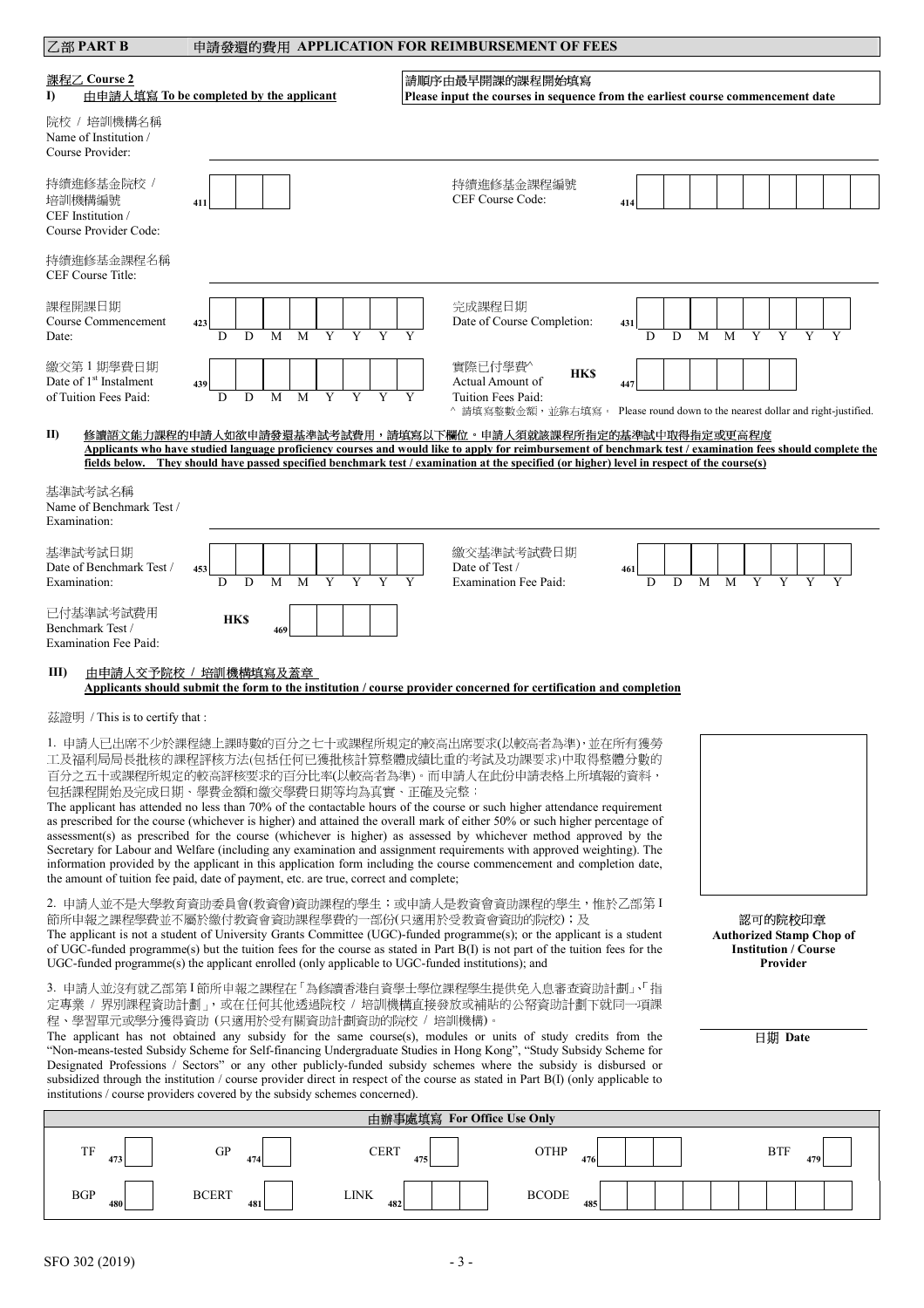|  | 申請發還的費用 APPLICATION FOR REIMBURSEMENT OF FEES |
|--|-----------------------------------------------|
|--|-----------------------------------------------|

| 乙部 PART B                                                                                                                                                                                                                                                                                                                                                                                                                                                                                                                                                                                                                                                                                                                                                                                                                                                                                                                           |                                                                                                                                                                                                                                                                                                                                                                           |                    |     |                | 申請發還的費用 APPLICATION FOR REIMBURSEMENT OF FEES                                                      |          |   |   |        |                     |                                                                |
|-------------------------------------------------------------------------------------------------------------------------------------------------------------------------------------------------------------------------------------------------------------------------------------------------------------------------------------------------------------------------------------------------------------------------------------------------------------------------------------------------------------------------------------------------------------------------------------------------------------------------------------------------------------------------------------------------------------------------------------------------------------------------------------------------------------------------------------------------------------------------------------------------------------------------------------|---------------------------------------------------------------------------------------------------------------------------------------------------------------------------------------------------------------------------------------------------------------------------------------------------------------------------------------------------------------------------|--------------------|-----|----------------|----------------------------------------------------------------------------------------------------|----------|---|---|--------|---------------------|----------------------------------------------------------------|
| 課程丙 Course 3<br><sup>1</sup>                                                                                                                                                                                                                                                                                                                                                                                                                                                                                                                                                                                                                                                                                                                                                                                                                                                                                                        | 由申請人填寫 To be completed by the applicant                                                                                                                                                                                                                                                                                                                                   |                    |     |                | 請順序由最早開課的課程開始填寫<br>Please input the courses in sequence from the earliest course commencement date |          |   |   |        |                     |                                                                |
| 院校 / 培訓機構名稱<br>Name of Institution /<br>Course Provider:                                                                                                                                                                                                                                                                                                                                                                                                                                                                                                                                                                                                                                                                                                                                                                                                                                                                            |                                                                                                                                                                                                                                                                                                                                                                           |                    |     |                |                                                                                                    |          |   |   |        |                     |                                                                |
| 持續進修基金院校 /<br>培訓機構編號<br>CEF Institution /<br>Course Provider Code:                                                                                                                                                                                                                                                                                                                                                                                                                                                                                                                                                                                                                                                                                                                                                                                                                                                                  | 494                                                                                                                                                                                                                                                                                                                                                                       |                    |     |                | 持續進修基金課程編號<br>CEF Course Code:                                                                     | 497      |   |   |        |                     |                                                                |
| 持續進修基金課程名稱<br>CEF Course Title:                                                                                                                                                                                                                                                                                                                                                                                                                                                                                                                                                                                                                                                                                                                                                                                                                                                                                                     |                                                                                                                                                                                                                                                                                                                                                                           |                    |     |                |                                                                                                    |          |   |   |        |                     |                                                                |
| 課程開課日期<br>Course Commencement<br>Date:                                                                                                                                                                                                                                                                                                                                                                                                                                                                                                                                                                                                                                                                                                                                                                                                                                                                                              | 506<br>M                                                                                                                                                                                                                                                                                                                                                                  |                    |     | 完成課程日期         | Date of Course Completion:                                                                         | 514      | D | M | M      |                     |                                                                |
| 繳交第1期學費日期<br>Date of 1 <sup>st</sup> Instalment<br>of Tuition Fees Paid:                                                                                                                                                                                                                                                                                                                                                                                                                                                                                                                                                                                                                                                                                                                                                                                                                                                            | 522<br>D<br>D<br>M                                                                                                                                                                                                                                                                                                                                                        | M<br>Y<br>Y        |     | 實際已付學費^        | <b>HKS</b><br>Actual Amount of<br>Tuition Fees Paid:<br>^ 請填寫整數金額,並靠右填寫。                           | 530      |   |   |        |                     | Please round down to the nearest dollar and right-justified.   |
| II)                                                                                                                                                                                                                                                                                                                                                                                                                                                                                                                                                                                                                                                                                                                                                                                                                                                                                                                                 | 修讀語文能力課程的申請人如欲申請發還基準試考試費用,請填寫以下欄位。申請人須就該課程所指定的基準試中取得指定或更高程度<br>Applicants who have studied language proficiency courses and would like to apply for reimbursement of benchmark test / examination fees should complete the<br>fields below. They should have passed specified benchmark test / examination at the specified (or higher) level in respect of the course(s) |                    |     |                |                                                                                                    |          |   |   |        |                     |                                                                |
| 基準試考試名稱<br>Name of Benchmark Test /<br>Examination:                                                                                                                                                                                                                                                                                                                                                                                                                                                                                                                                                                                                                                                                                                                                                                                                                                                                                 |                                                                                                                                                                                                                                                                                                                                                                           |                    |     |                |                                                                                                    |          |   |   |        |                     |                                                                |
| 基準試考試日期<br>Date of Benchmark Test /<br>Examination:                                                                                                                                                                                                                                                                                                                                                                                                                                                                                                                                                                                                                                                                                                                                                                                                                                                                                 | 536<br>D<br>D<br>M                                                                                                                                                                                                                                                                                                                                                        | M                  |     | Date of Test / | 繳交基準試考試費日期<br><b>Examination Fee Paid:</b>                                                         | 544<br>D | D | M | Y<br>M |                     |                                                                |
| 已付基準試考試費用<br>Benchmark Test /<br><b>Examination Fee Paid:</b>                                                                                                                                                                                                                                                                                                                                                                                                                                                                                                                                                                                                                                                                                                                                                                                                                                                                       | <b>HKS</b><br>552                                                                                                                                                                                                                                                                                                                                                         |                    |     |                |                                                                                                    |          |   |   |        |                     |                                                                |
| III)                                                                                                                                                                                                                                                                                                                                                                                                                                                                                                                                                                                                                                                                                                                                                                                                                                                                                                                                | 由申請人交予院校 / 培訓機構填寫及蓋章<br>Applicants should submit the form to the institution / course provider concerned for certification and completion                                                                                                                                                                                                                                 |                    |     |                |                                                                                                    |          |   |   |        |                     |                                                                |
| 茲證明 / This is to certify that :                                                                                                                                                                                                                                                                                                                                                                                                                                                                                                                                                                                                                                                                                                                                                                                                                                                                                                     |                                                                                                                                                                                                                                                                                                                                                                           |                    |     |                |                                                                                                    |          |   |   |        |                     |                                                                |
| 1. 申請人已出席不少於課程總上課時數的百分之七十或課程所規定的較高出席要求(以較高者為準),並在所有獲勞<br>工及福利局局長批核的課程評核方法(包括任何已獲批核計算整體成績比重的考試及功課要求)中取得整體分數的<br>百分之五十或課程所規定的較高評核要求的百分比率(以較高者為準)。而申請人在此份申請表格上所填報的資料,<br>包括課程開始及完成日期、學費金額和繳交學費日期等均為真實、正確及完整;<br>The applicant has attended no less than 70% of the contactable hours of the course or such higher attendance requirement<br>as prescribed for the course (whichever is higher) and attained the overall mark of either 50% or such higher percentage of<br>assessment(s) as prescribed for the course (whichever is higher) as assessed by whichever method approved by the<br>Secretary for Labour and Welfare (including any examination and assignment requirements with approved weighting). The<br>information provided by the applicant in this application form including the course commencement and completion date,<br>the amount of tuition fee paid, date of payment, etc. are true, correct and complete; |                                                                                                                                                                                                                                                                                                                                                                           |                    |     |                |                                                                                                    |          |   |   |        |                     |                                                                |
| 2. 申請人並不是大學教育資助委員會(教資會)資助課程的學生;或申請人是教資會資助課程的學生,惟於乙部第 I<br>節所申報之課程學費並不屬於繳付教資會資助課程學費的一部份(只適用於受教資會資助的院校);及<br>The applicant is not a student of University Grants Committee (UGC)-funded programme(s); or the applicant is a student<br>of UGC-funded programme(s) but the tuition fees for the course as stated in Part B(I) is not part of the tuition fees for the<br>UGC-funded programme(s) the applicant enrolled (only applicable to UGC-funded institutions); and                                                                                                                                                                                                                                                                                                                                                                                                                                                              |                                                                                                                                                                                                                                                                                                                                                                           |                    |     |                |                                                                                                    |          |   |   |        | 認可的院校印章<br>Provider | <b>Authorized Stamp Chop of</b><br><b>Institution / Course</b> |
| 3. 申請人並沒有就乙部第1節所申報之課程在「為修讀香港自資學士學位課程學生提供免入息審查資助計劃」、「指<br>定專業 / 界別課程資助計劃」, 或在任何其他透過院校 / 培訓機構直接發放或補貼的公帑資助計劃下就同一項課<br>程、學習單元或學分獲得資助 (只適用於受有關資助計劃資助的院校 / 培訓機構)。<br>The applicant has not obtained any subsidy for the same course(s), modules or units of study credits from the<br>"Non-means-tested Subsidy Scheme for Self-financing Undergraduate Studies in Hong Kong", "Study Subsidy Scheme for<br>Designated Professions / Sectors" or any other publicly-funded subsidy schemes where the subsidy is disbursed or<br>subsidized through the institution / course provider direct in respect of the course as stated in Part B(I) (only applicable to<br>institutions / course providers covered by the subsidy schemes concerned).                                                                                                                                                                                             |                                                                                                                                                                                                                                                                                                                                                                           |                    |     |                |                                                                                                    |          |   |   |        | 日期 Date             |                                                                |
|                                                                                                                                                                                                                                                                                                                                                                                                                                                                                                                                                                                                                                                                                                                                                                                                                                                                                                                                     |                                                                                                                                                                                                                                                                                                                                                                           |                    |     |                | 由辦事處填寫 For Office Use Only                                                                         |          |   |   |        |                     |                                                                |
| TF<br>556                                                                                                                                                                                                                                                                                                                                                                                                                                                                                                                                                                                                                                                                                                                                                                                                                                                                                                                           | <b>GP</b><br>55′                                                                                                                                                                                                                                                                                                                                                          | <b>CERT</b>        | 558 |                | <b>OTHP</b><br>559                                                                                 |          |   |   |        | <b>BTF</b>          |                                                                |
| <b>BGP</b><br>563                                                                                                                                                                                                                                                                                                                                                                                                                                                                                                                                                                                                                                                                                                                                                                                                                                                                                                                   | <b>BCERT</b><br>564                                                                                                                                                                                                                                                                                                                                                       | <b>LINK</b><br>565 |     |                | <b>BCODE</b><br>568                                                                                |          |   |   |        |                     |                                                                |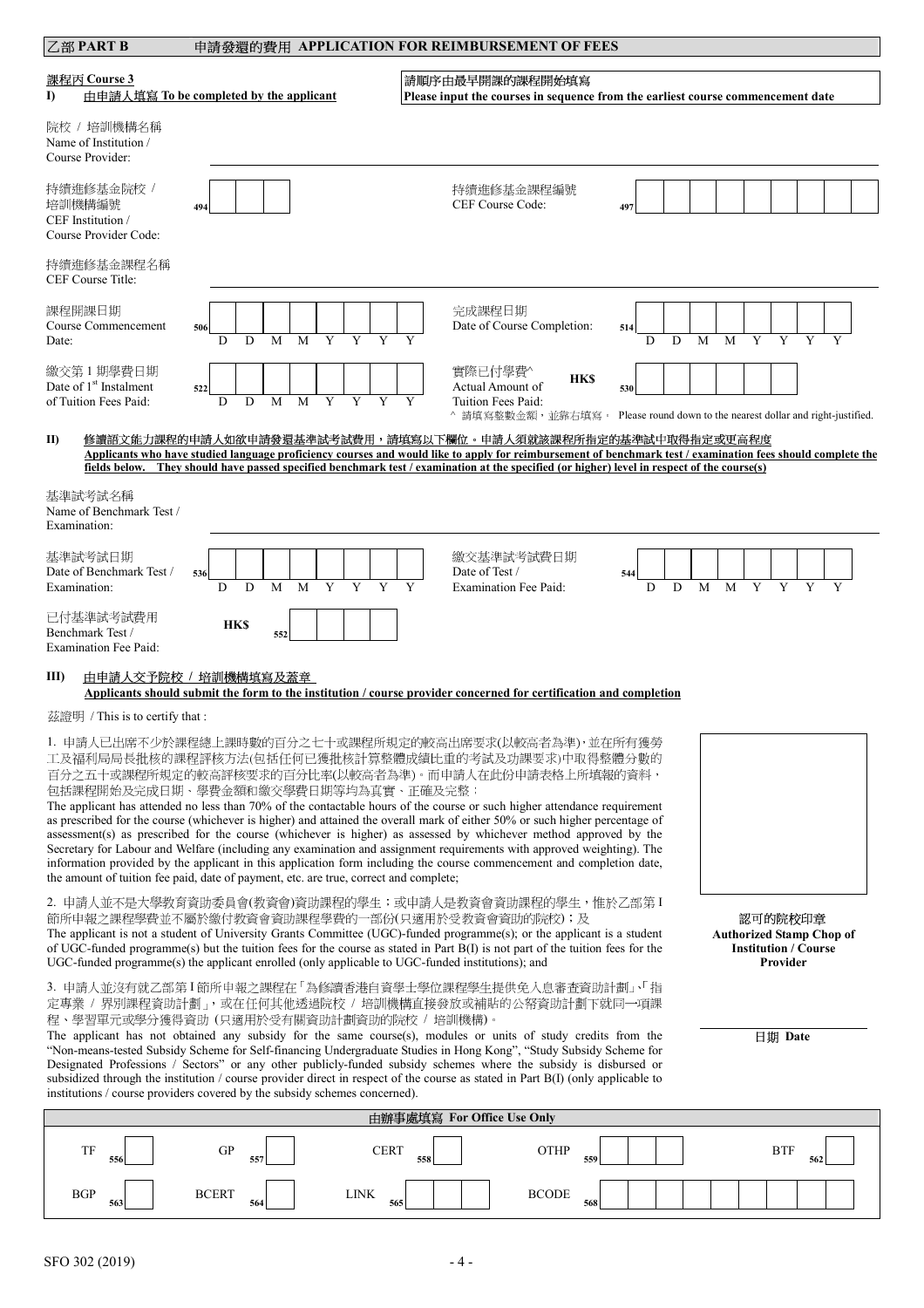丙部 **PART C** 申請人附加資料 **ADDITIONAL INFORMATION OF APPLICANT** 

(如有需要,可另加紙補充 Use separate sheet if necessary)

## 丁部 **PART D** 聲明書 **DECLARATION**

本人擁有香港特別行政區 (香港) 居留權/香港入境權/獲准逗留香港的許可而不受任何逗留條件的限制/持單程證從中國大 陸來港定居。

本人已細閱《持續進修基金申請指引》(以下簡稱"《指引》")[SFO 301C (2019)], 並完全明白其內容。現特此聲明:本人 在這份申請表格內所填報的各項資料,盡本人所知,均屬詳盡而真實的資料。本人亦聲明,就這次本人要求持續進修基金發還予 本人的費用而言,本人從未獲其他公帑或在其他公帑資助計劃下就同一項課程、學習單元或學分獲得任何資助。

本人知道,持續進修基金辦事處(以下簡稱"辦事處")將依據本人所提供的資料,決定本人是否符合獲持續進修基金發還費用 的資格,以及評估本人可獲發還的金額。本人亦明白,為了以欺騙手段取得金錢利益而漏報資料或作出失實陳述,即屬犯罪,對 違犯者可循法律程序追究法律責任。

本人授權辦事處按照《指引》第 6.1 至 6.5 段的內容,處理這份申請表格內的個人資料及其他資料。本人亦同意本人所屬院校/ 培訓機構向辦事處提供本人的個人資料,以便辦事處處理本人的申請或核實本人就這項申請而提供的資料。

本人明白,辦事處有權覆檢本人的申請,以及在有需要時調整本人可獲發還的金額。本人承諾在辦事處提出要求時,將本人多 收的款項歸還香港特別行政區政府。

任何款項經辦事處轉帳至本表格甲部所指定收取款項的帳戶內均視為本人所收妥的款項。

此外,本人同意辦事處會將發還的款項用作償還本人在免入息審查貸款計劃下借貸用以支付同一課程學費的貸款。

I have the right of abode in the Hong Kong Special Administrative Region (Hong Kong) / right to land in Hong Kong / permission to stay in Hong Kong without restriction / came to Hong Kong on one-way permit from Mainland China.

I have read and fully understood the "Guidance Notes on the Continuing Education Fund" (the Notes) [SFO 301 (2019)]. I declare that the information provided by me in this application form is complete and true to the best of my knowledge. I also declare that I have not obtained any other public funds or assistance under any other publicly-funded financial assistance schemes for the fees to be reimbursed for the same course(s), modules or units of study credits from CEF under this application.

I am aware that the Office of the Continuing Education Fund (OCEF) will rely on the information provided by me to determine my eligibility for receipt of reimbursement of fees from CEF and to assess the amount of reimbursement to be offered. I also understand that any omission  $\overline{\ell}$  misrepresentation of information with a view to obtaining pecuniary advantage by deception is an offence and is liable to legal proceedings.

I authorize OCEF to handle the personal data / information provided in this application form in accordance with sections 6.1 to 6.5 of the Notes. I also give my consent to the institutions / course providers concerned to release my personal data to OCEF for the purpose of processing my application or verifying the information provided in this application.

I understand that OCEF has the right to review my application and adjust my entitlements for reimbursement if necessary. I undertake to refund to the Government of the Hong Kong Special Administrative Region any overpayment made to me upon demand.

Any money transferred to the account nominated for receipt of reimbursement from OCEF in Part A of this form is deemed to be received by me.

Moreover, I give my consent that OCEF can use the reimbursement to offset any Non-means-tested Loan Scheme loans which I have borrowed for payment of the tuition fee in respect of the same course.

|                    | 申請人簽署<br><b>Signature</b> |                            | 日期 Date     |
|--------------------|---------------------------|----------------------------|-------------|
|                    |                           | 由辦事處填寫 For Office Use Only |             |
| <b>SIGN</b><br>577 | NOC<br>5781               | Processed by:              | Checked by: |